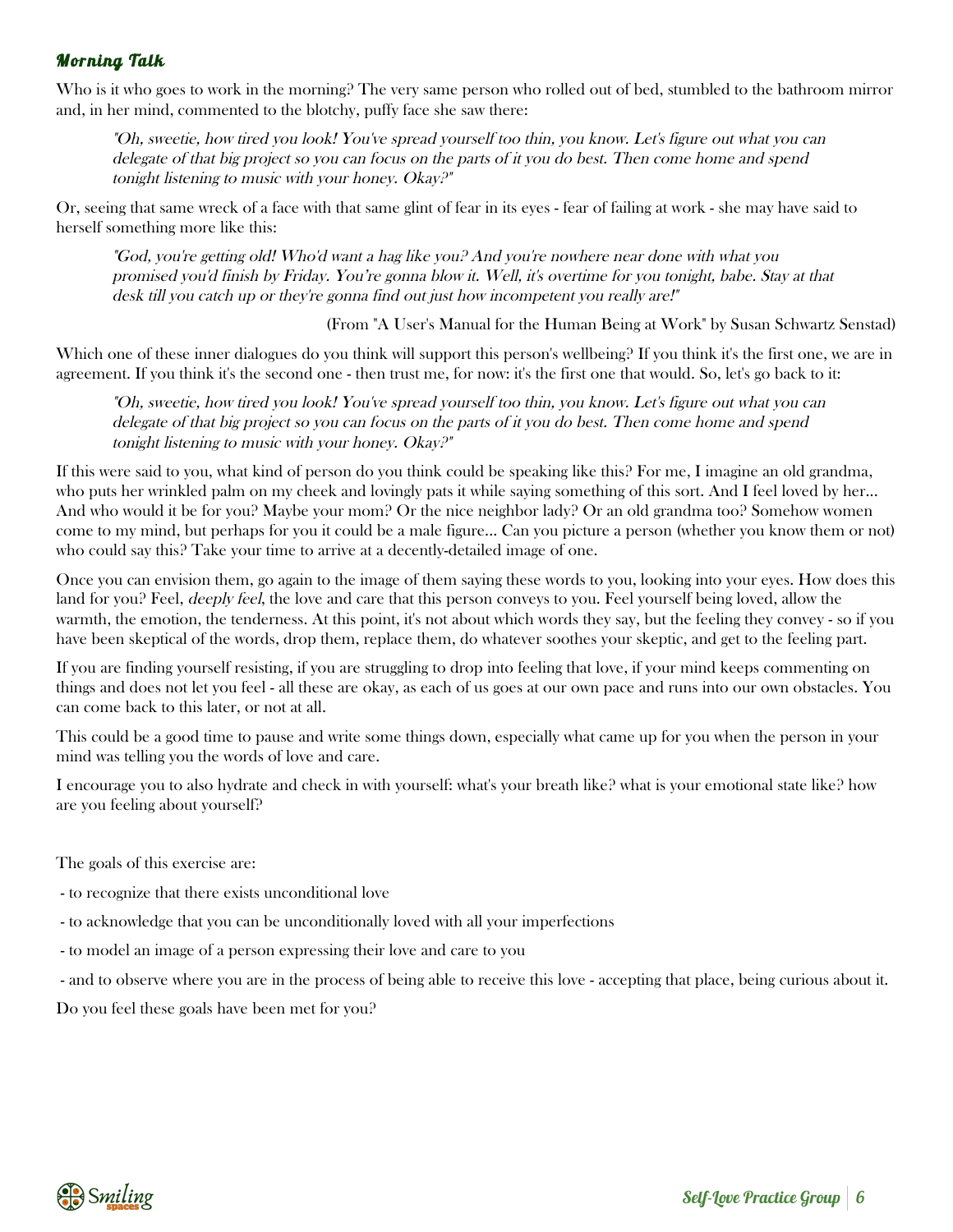tomorrow? " And drop into that allowing yourself to be imperfect while reminding that making this step is so beneficial for you and is a way of self-loving, of prioritizing your needs over the crazy to-do list. Keep doing your best.

I do bicycles on my bed every morning. What do you do, or what caught your eye that you may want to try? Dancing, perhaps? ;) - Aliona

#### Health/Immune System

Strong immune system means we experience more resilience and joy, and less pain in life. It is easy to be proactive about staying healthy with a few key ingredients: proper hydration, good rest, nutritional balance, moving blood, getting fresh air, and being aware of the tensions that arise in our bodies or in our minds - and addressing those as soon as we notice them, instead of hoping they will disappear.

## Mental Well-Being

Mental well-being has everything to do with brain, so first and foremost - we must support our physical brain. Brain is rejuvenated by sleep/rest and diet. That means:

- $\triangleleft$  hydrating
- $\bullet$  eating healthy especially fats: avocados, olive oil, fish and fish oil, flax and chia seeds
- $\bullet$  releasing tensions: massaging or brushing the scalp, finger-tapping all around the head and face
- $\bullet$  increasing blood flow by stretching the neck rotating the head around is something many of us do already

#### Feeding Inner Brain

I found it useful to think about the brain (physical as well as functional) this way: there are an Outer Brain and an Inner Brain making up our psyche. Outer Brain includes social and environment-stimulated pathways of the brain; Inner Brain encompasses inner feeling and creative pathways, including passion, sexuality, etc. Outer Brain is more mental, spending energy; Inner Brain is more emotional, generated within, fueling us.

Practice Find your Inner Brain - it is your personal creative power, you expressing yourself - vocally or otherwise. Feed it keep it active, keep the ball rolling. Protect it - from outer influences of others, of mass consciousness.

Meditate on this for a bit.

So, what is in you Inner Brain? Are you keeping it active, fueling it, supporting it?

#### Re-charging Our Batteries

We may get good rest but not feel recharged. We may get shitty rest and feel rejuvenated. Why such obscure behaviors? Because rest is just one of the ways to re-charge batteries, and sometimes we need more. Getting a massage, making love, doing stretching, going for a walk - all these give energy to some of us, while others remain untouched.

What is it for you that gets you rejuvenated? Stay here and ponder as long as you need. Then, make a hand-written list of 4- 7 items that re-charge your batteries - choose the real ones, the ones that you can do, the ones you don't feel guilty about later on (like, eating ice cream is unlikely to make this list). Maybe it's taking a shower? Maybe it's cuddling? Maybe it's ...

Laughter! Good laughter re-charges all of us. So - homework for you is:

Practice Find a 30-minute video of comedy - whatever you consider hilarious; not just funny - hilarious! Once you find the video, bookmark it and watch it as frequently as time permits.

#### Brain Chatter

Let us address the "firmware" of the brain - our mental chat, both verbal and not. The non-verbal chat is when we think about something, but we don't have a conversation about it in our head, verbal chat is when we put words to it. Mental chat is sometimes useful for us - we get to process what goes on, solve problems, remember things. Other times, it keeps playing the same old record, or keeps complaining about something, judging, venting, bitching. We are in control of it - even though many times we forget that we are. Here is one easy and useful technique to address brain chatter, that, I recently confirmed with one of new tech gadgets, indeed changes the brain waves to be more stable:

Practice Toning. Take a deep slow breath, and as you breathe out slowly through your mouth - make sound "o". This is that same technique they use in yoga classes - making the sound "Omm" or "Aum" on the out-breath. Specifically voicing it makes your vocal chords vibrate in a way, that reverberates into the brain and literally vibrates

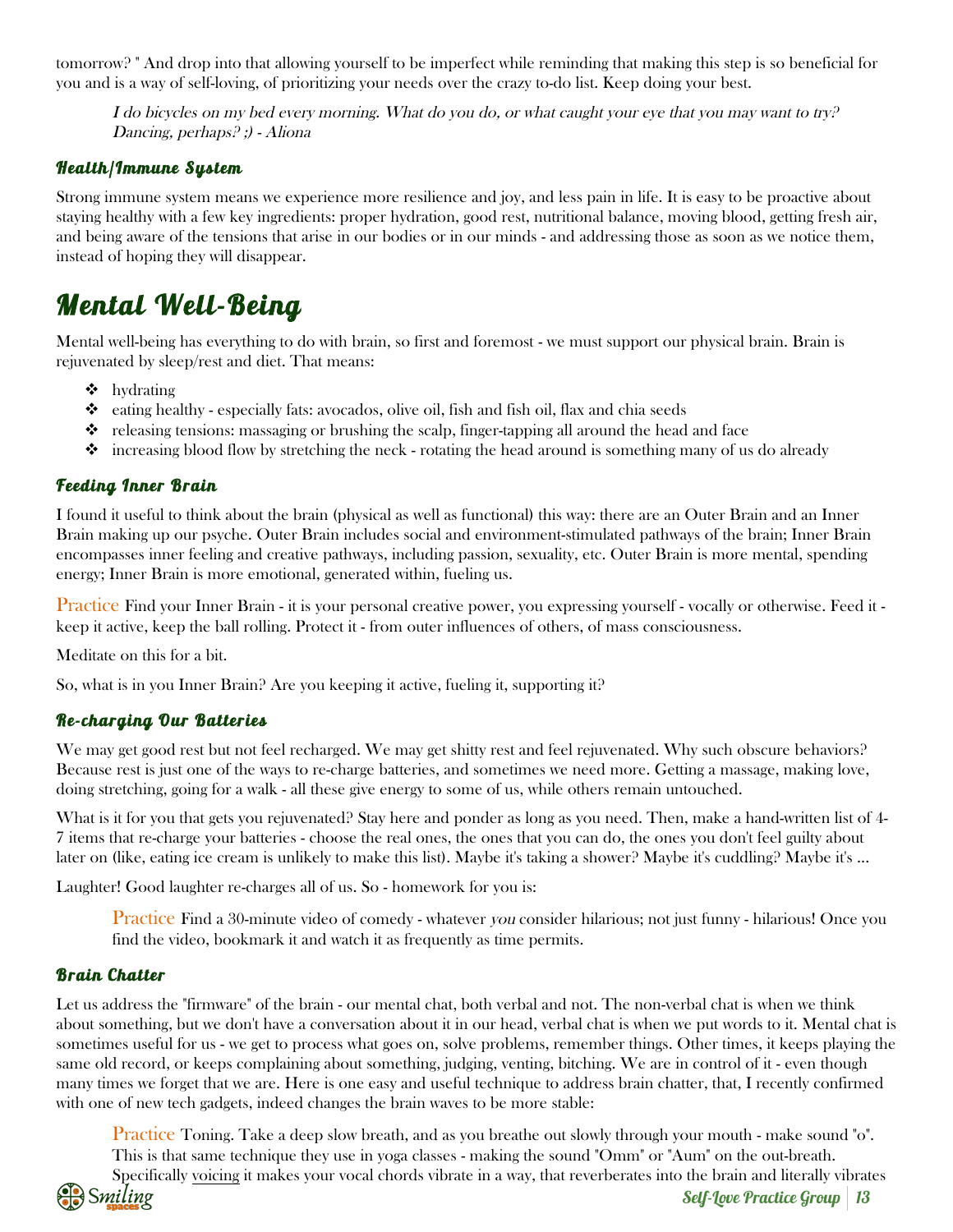# Week 5. Self-Empowerment

## **Overview**

Welcome to week 5 of self-love practice group.

So far, we have set a vision for ourselves and learning to talk to ourselves lovingly in week 1, integrated daily observing of our complete physical, mental, emotional well-being in week 2, identified a way of practicing self-acceptance by respecting our both met and unmet needs in week 3, found our voice and learnt useful words for naming our needs and requests in week 4.

This week we will explore the Self-Empowerment ingredient of Self-Love. We have a tendency to give our power away, and feeling powerless puts us into a victim mentality, which then leads us to self-pity and fear. It is very difficult to shift from fearful, powerless existence into self-loving and thriving. However, we will see that we can tackle this puzzle head on - we do not have to give our power away, but we can choose to collaborate, we can choose what we do and how we respond to things. That memory - that we have a choice - is frequently faded from our daily lives, and it is easy to dismiss a reminder about it: "I have a choice? I don't! I have to be going to work and making money and paying the bills." Self-empowerment practices we do today will expand this perspective that many of us hold, assisting in shifting from hopelessness to encouragement, choice, inspiration and self-love.

We will dip our toes into philosophy for a short bit - and wonder why we run into challenges in our lives. We will reflect on how we face them - frequently with an "I should" kind of attitude. We will discuss how we can find and practice the selfempowering way of living life: the way of choosing.

Are you comfortable? Did you silence your phone? Do you have water or tea nearby? Do you have writing surface, paper and pencil ready?

Take a few deep slow breaths - in through your nose, out through your mouth, watching your rib cage or your belly rise up and down. When you feel quite relaxed, let's proceed.

\* \* \*

I asked for Strength… And God gave me Challenges to make me strong. I asked for Wisdom… And God gave me problems to solve. I asked for Prosperity… And God gave me Brain and Brawn to work. I asked for Courage… And God gave me Danger to overcome. I asked for Love… And God gave me Troubled people to help. I asked for Favors… And God gave me Opportunities. I received nothing I wanted. I received everything I needed.

-The 8 Human Talents, Gurmukh Kaur Khalsa